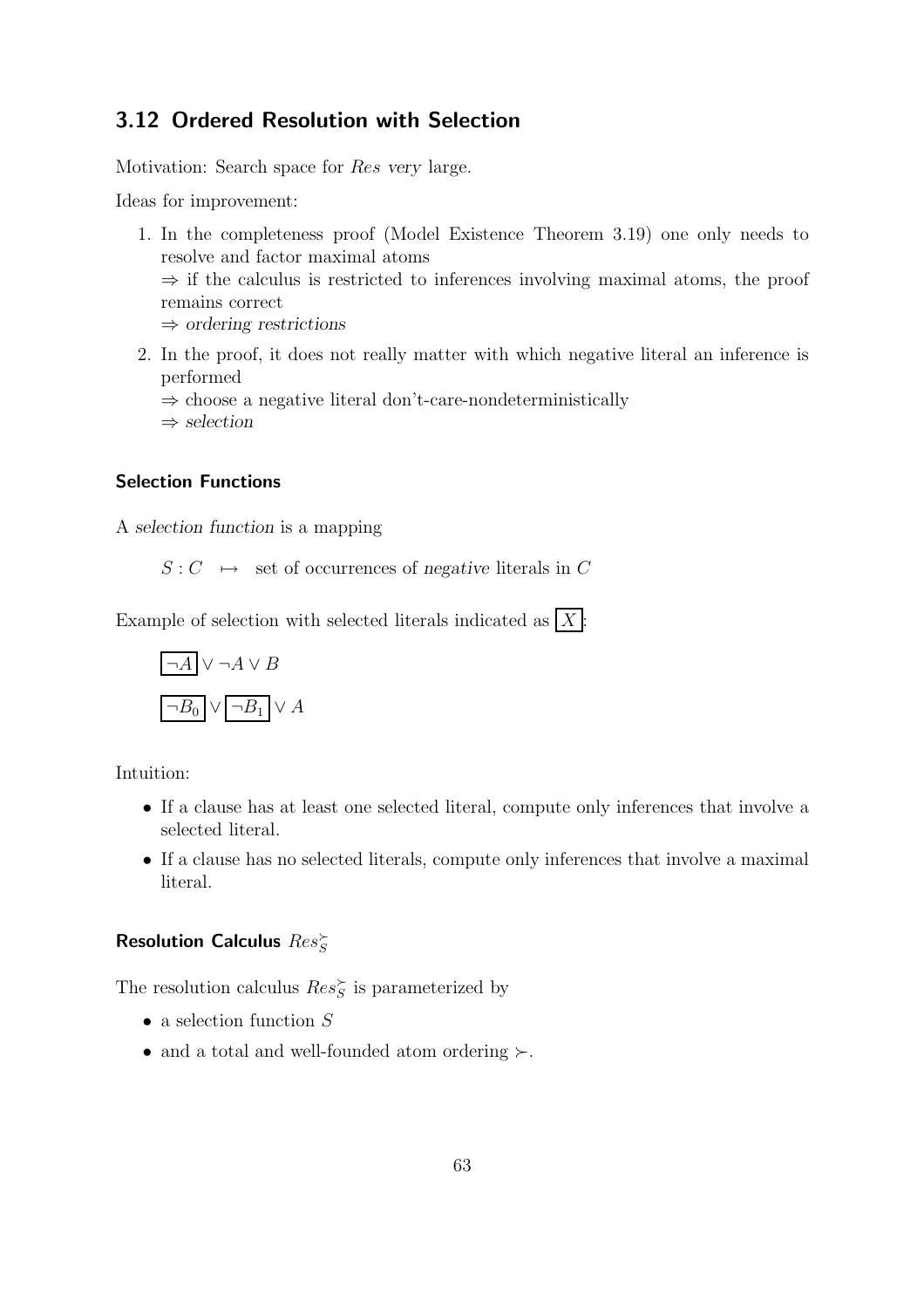In the completeness proof, we talk about (strictly) maximal literals of *ground* clauses.

In the non-ground calculus, we have to consider those literals that correspond to (strictly) maximal literals of ground instances:

A literal L is called *[strictly] maximal* in a clause C if and only if there exists a ground substitution  $\sigma$  such that  $L\sigma$  is [strictly] maximal in  $C\sigma$  (i.e., if for no other L' in C:  $L\sigma \prec L'\sigma$   $[L\sigma \preceq L'\sigma]$ ).

$$
\frac{D \vee B \quad C \vee \neg A}{(D \vee C)\sigma}
$$
 [ordered resolution with selection]

if the following conditions are satisfied:

- (i)  $\sigma = \text{mgu}(A, B);$
- (ii)  $B\sigma$  strictly maximal in  $D\sigma \vee B\sigma$ ;
- (iii) nothing is selected in  $D \vee B$  by S;
- (iv) either  $\neg A$  is selected, or else nothing is selected in  $C \vee \neg A$  and  $\neg A\sigma$  is maximal in  $C\sigma \vee \neg A\sigma.$

$$
\frac{C \vee A \vee B}{(C \vee A)\sigma}
$$
 [ordered factorization]

if the following conditions are satisfied:

- (i)  $\sigma = \text{mgu}(A, B);$
- (ii)  $A\sigma$  is maximal in  $C\sigma \vee A\sigma \vee B\sigma$ ;
- (iii) nothing is selected in  $C \vee A \vee B$  by S.

#### Special Case: Propositional Logic

For ground clauses the resolution inference rule simplifies to

$$
\frac{D\lor A \qquad C\lor\neg A}{D\lor C}
$$

if the following conditions are satisfied:

- (i)  $A \succ D$ ;
- (ii) nothing is selected in  $D \vee A$  by S;
- (iii)  $\neg A$  is selected in  $C \vee \neg A$ , or else nothing is selected in  $C \vee \neg A$  and  $\neg A \succeq \max(C)$ .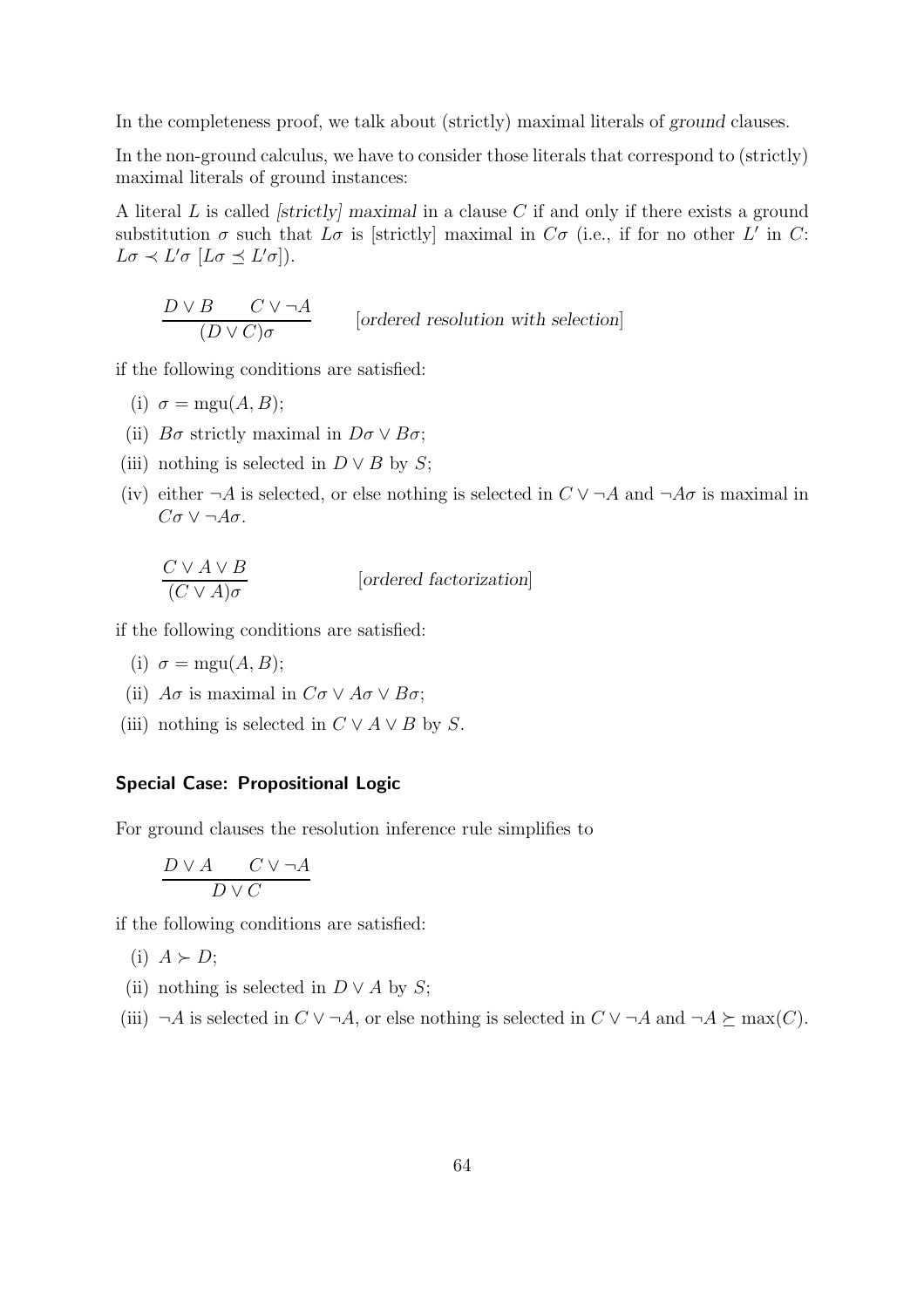Note: For positive literals,  $A \succ D$  is the same as  $A \succ max(D)$ .

Analogously, the factorization rule simplifies to

$$
\frac{C \vee A \vee A}{C \vee A}
$$

if the following conditions are satisfied:

- (i) A is the largest literal in  $C \vee A \vee A$ ;
- (ii) nothing is selected in  $C \vee A \vee A$  by S.

## Search Spaces Become Smaller

|   | $1 \quad A \vee B$           |          | we assume $A \succ B$ and |
|---|------------------------------|----------|---------------------------|
|   | 2 $A \vee \neg B$            |          | S as indicated by $ X $ . |
|   | 3 $\neg A \vee B$            |          | The maximal literal in    |
|   | $4 \quad \neg A \lor \neg B$ |          | a clause is depicted in   |
|   | 5 $B \vee B$                 | Res 1, 3 | red.                      |
|   | $6\quad B$                   | Fact 5   |                           |
|   | $7 - A$                      | Res 6, 4 |                           |
|   | 8 A                          | Res 6, 2 |                           |
| 9 |                              | Res 8, 7 |                           |
|   |                              |          |                           |

With this ordering and selection function the refutation proceeds strictly deterministically in this example. Generally, proof search will still be non-deterministic but the search space will be much smaller than with unrestricted resolution.

## Avoiding Rotation Redundancy

From

$$
\frac{C_1 \vee A \quad C_2 \vee \neg A \vee B}{C_1 \vee C_2 \vee B} \quad C_3 \vee \neg B
$$
  

$$
C_1 \vee C_2 \vee C_3
$$

we can obtain by *rotation*

$$
\frac{C_2 \vee \neg A \vee B \quad C_3 \vee \neg B}{C_1 \vee C_2 \vee \neg A \vee C_3}
$$
  

$$
C_1 \vee C_2 \vee C_3
$$

another proof of the same clause. In large proofs many rotations are possible. However, if  $A$  ≻ B, then the second proof does not fulfill the orderings restrictions.

*Conclusion:* In the presence of orderings restrictions (however one chooses  $\succ$ ) no rotations are possible. In other words, orderings identify exactly one representant in any class of rotation-equivalent proofs.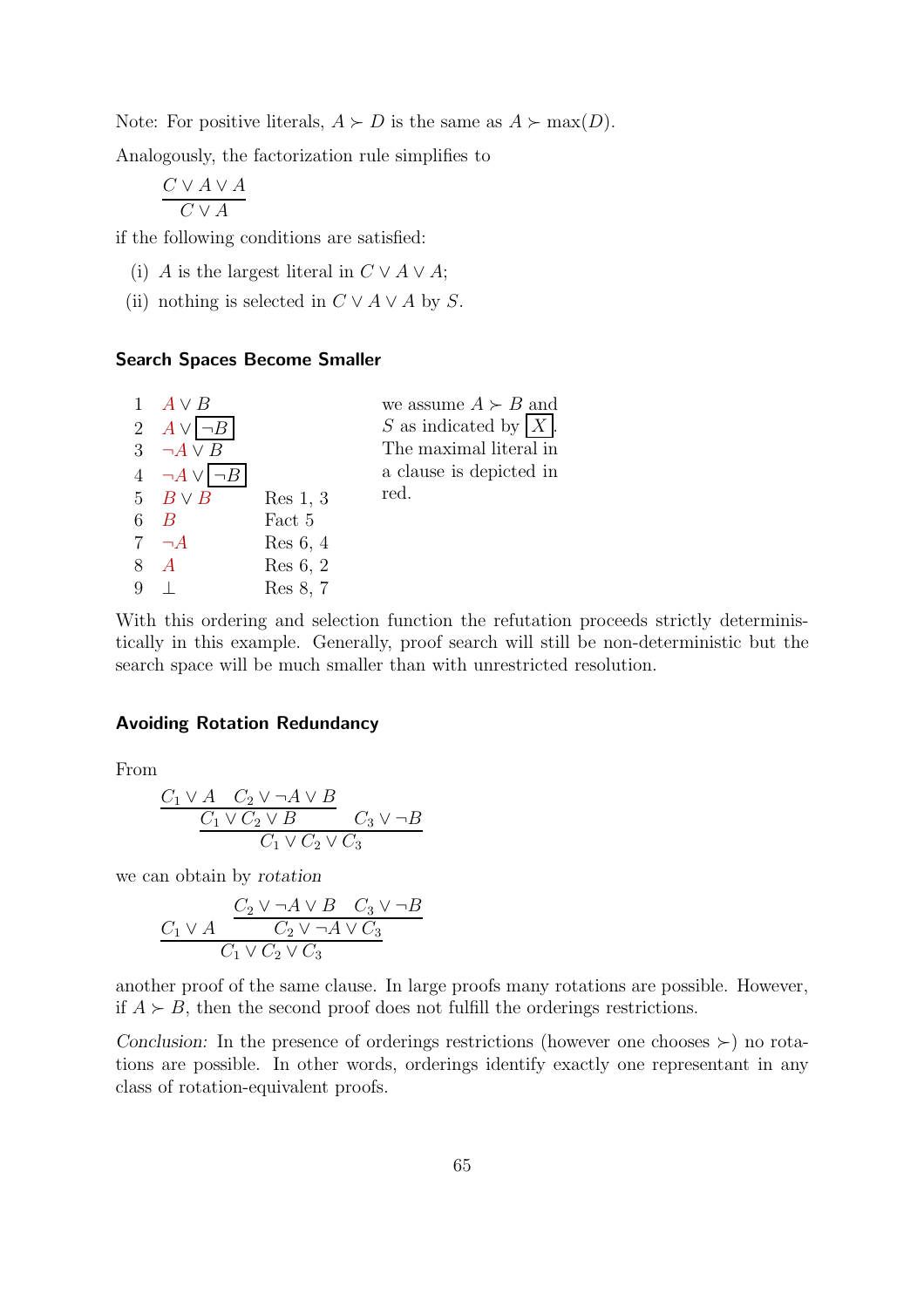# Lifting Lemma for  $Res_{S}^{\succ}$

Lemma 3.36 *Let* D *and* C *be variable-disjoint clauses. If*

$$
\begin{array}{ccc}\nD & C \\
\downarrow \sigma & \downarrow \rho \\
\hline\n\sigma & C\rho\n\end{array}
$$
\n[propositional inference in Res<sub>S</sub>']

*and if*  $S(D\sigma) \simeq S(D)$ *,*  $S(C\rho) \simeq S(C)$  *(that is, "corresponding" literals are selected), then there exists a substitution* τ *such that*

$$
\begin{array}{ccc}\nD & C & \text{[inference in Res}_{S}^{\times} \\
& \downarrow \tau & \\
C' = C''\tau & & \\
\end{array}
$$

An analogous lifting lemma holds for factorization.

## Saturation of General Clause Sets

**Corollary 3.37** Let N be a set of general clauses saturated under  $Res_{S}^{\succ}$ , i.e.,  $Res_{S}^{\succ}(N) \subseteq$ N. Then there exists a selection function S' such that  $S|_N = S'|_N$  and  $G_{\Sigma}(N)$  is also *saturated, i.e.,*

 $Res_{S'}^{\succ}(G_{\Sigma}(N)) \subseteq G_{\Sigma}(N).$ 

**Proof.** We first define the selection function S' such that  $S'(C) = S(C)$  for all clauses  $C \in G_{\Sigma}(N) \cap N$ . For  $C \in G_{\Sigma}(N) \setminus N$  we choose a fixed but arbitrary clause  $D \in N$ with  $C \in G_{\Sigma}(D)$  and define  $S'(C)$  to be those occurrences of literals that are ground instances of the occurrences selected by  $S$  in  $D$ . Then proceed as in the proof of Cor. 3.29 using the above lifting lemma.  $\Box$ 

#### Soundness and Refutational Completeness

**Theorem 3.38** *Let* ≻ *be an atom ordering and S a selection function such that*  $Res_{S}^{&}(N) \subseteq N$ . Then

 $N \models \bot \Leftrightarrow \bot \in N$ 

**Proof.** The " $\Leftarrow$ " part is trivial. For the " $\Rightarrow$ " part consider first the propositional level: Construct a candidate interpretation  $I_N$  as for unrestricted resolution, except that clauses C in N that have selected literals are not productive, even when they are false in  $I<sub>C</sub>$  and when their maximal atom occurs only once and positively. The result for general clauses follows using Corollary 3.37.  $\Box$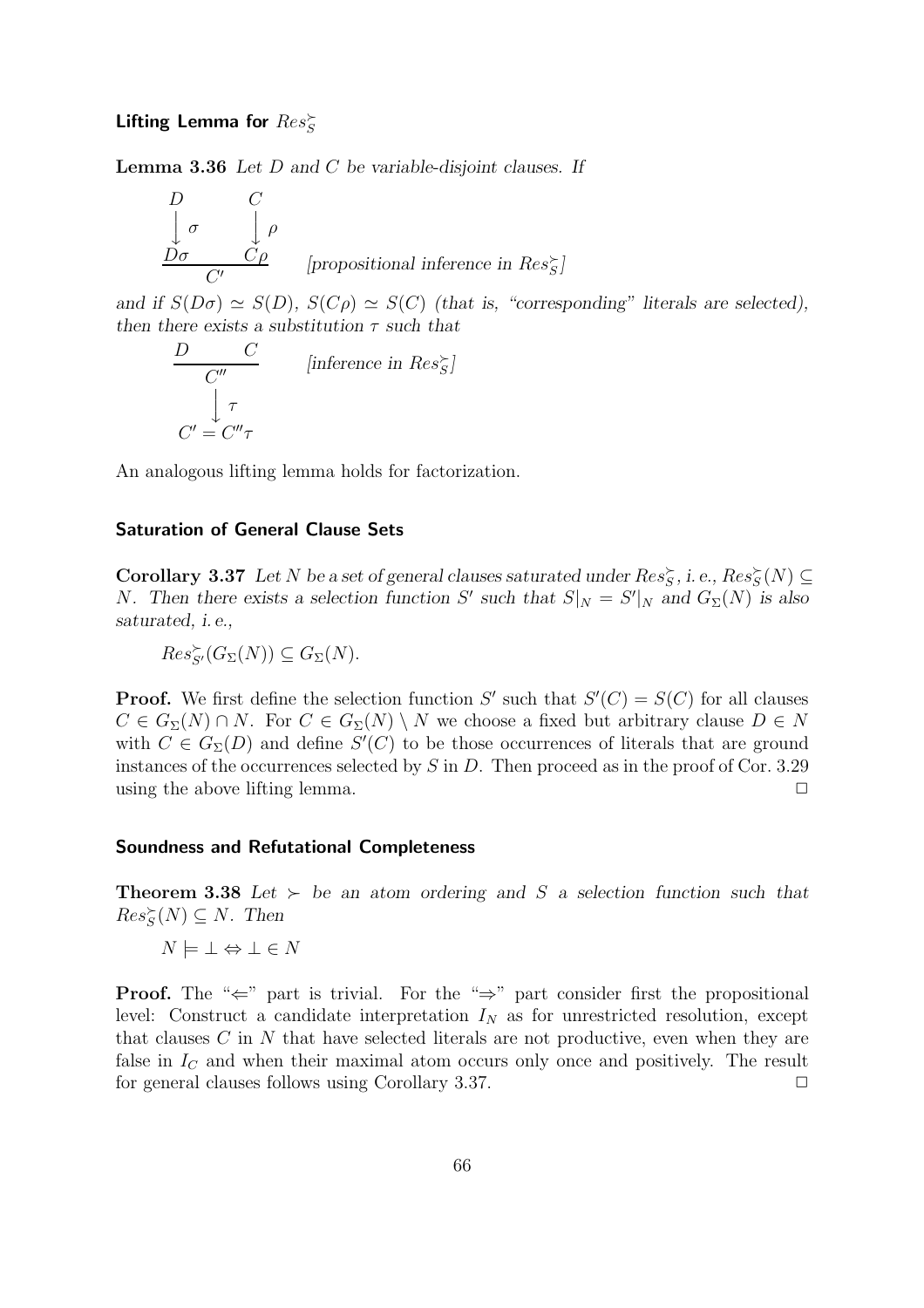## Craig-Interpolation

A theoretical application of ordered resolution is Craig-Interpolation:

Theorem 3.39 (Craig 1957) *Let* F *and* G *be two propositional formulas such that*  $F \models G$ . Then there exists a formula H (called the interpolant for  $F \models G$ ), such that H *contains only prop. variables occurring both in* F and in G, and such that  $F \models H$  and  $H \models G$ .

**Proof.** Translate F and  $\neg G$  into CNF. let N and M, resp., denote the resulting clause set. Choose an atom ordering  $\succeq$  for which the prop. variables that occur in F but not in G are maximal. Saturate N into  $N^*$  w.r.t.  $Res_{S}^{\sim}$  with an empty selection function S. Then saturate  $N^* \cup M$  w.r.t.  $Res_S^{\succ}$  to derive  $\bot$ . As  $N^*$  is already saturated, due to the ordering restrictions only inferences need to be considered where premises, if they are from  $N^*$ , only contain symbols that also occur in G. The conjunction of these premises is an interpolant H. The theorem also holds for first-order formulas. For universal formulas the above proof can be easily extended. In the general case, a proof based on resolution technology is more complicated because of Skolemization.  $\Box$ 

## Redundancy

So far: local restrictions of the resolution inference rules using orderings and selection functions.

Is it also possible to delete clauses altogether? Under which circumstances are clauses unnecessary? (Conjecture: e. g., if they are tautologies or if they are subsumed by other clauses.)

Intuition: If a clause is guaranteed to be neither a minimal counterexample nor productive, then we do not need it.

## A Formal Notion of Redundancy

Let  $N$  be a set of ground clauses and  $C$  a ground clause (not necessarily in  $N$ ).  $C$  is called *redundant* w.r.t. N, if there exist  $C_1, \ldots, C_n \in N$ ,  $n \geq 0$ , such that  $C_i \prec C$  and  $C_1, \ldots, C_n \models C$ .

Redundancy for general clauses: C is called *redundant* w. r. t. N, if all ground instances  $C\sigma$  of C are redundant w.r.t.  $G_{\Sigma}(N)$ .

Intuition: Redundant clauses are neither minimal counterexamples nor productive.

Note: The same ordering ≺ is used for ordering restrictions and for redundancy (and for the completeness proof).